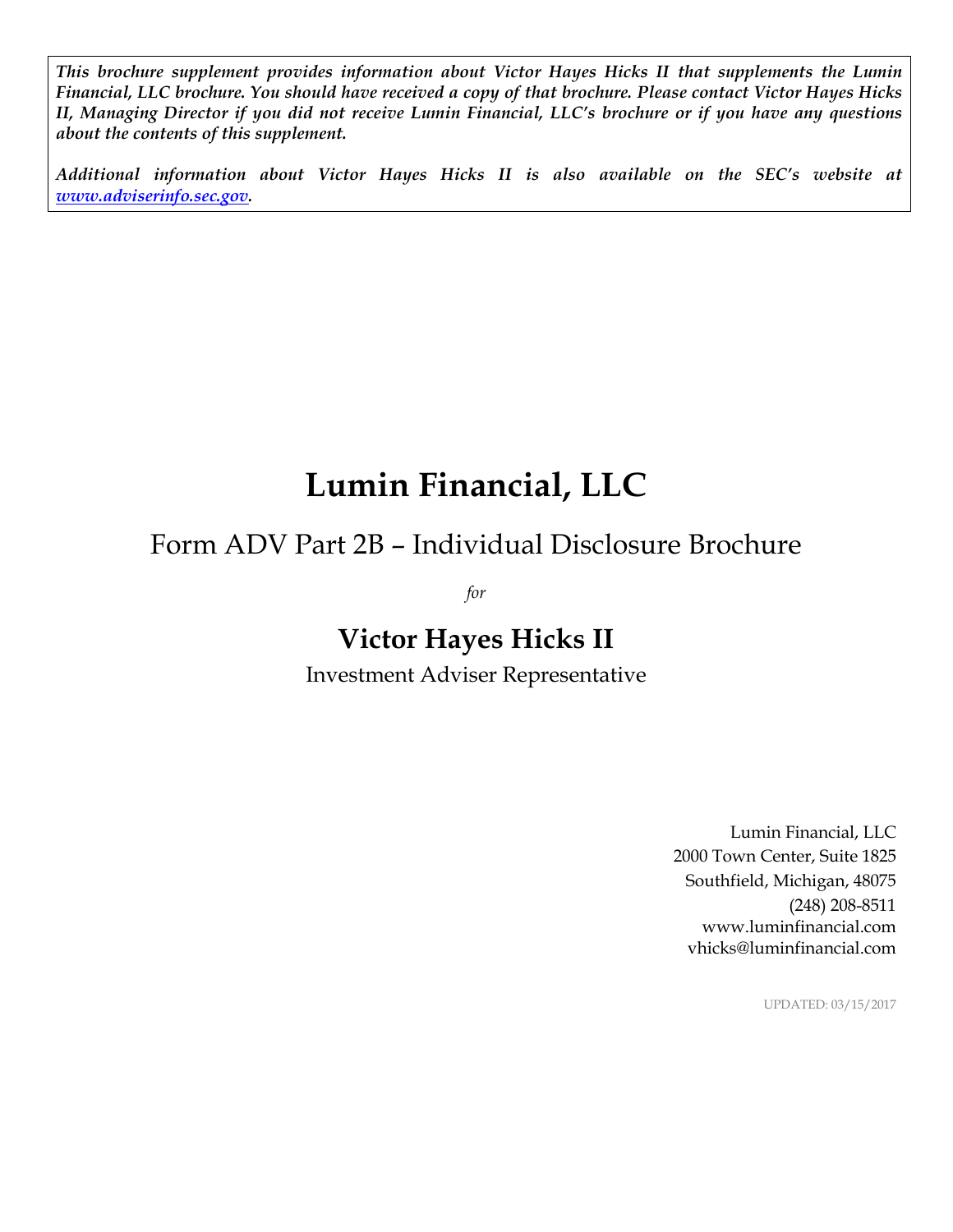### **Item 2: Educational Background and Business Experience**

**Name: Victor Hayes Hicks II CRD#:** 2703057 **Born:** 1969

#### **Education Background and Professional Designations:**

#### **Education:**

BBA Business Administration, University of Michigan Business School – 1992

#### **Designations:**

#### **CFP® - Certified Financial Planner**

The CERTIFIED FINANCIAL PLANNER™, CFP® and federally registered CFP (with flame design) marks (collectively, the "CFP® marks") are professional certification marks granted in the United States by Certified Financial Planner Board of Standards, Inc. ("CFP Board").

The CFP® certification is a voluntary certification; no federal or state law or regulation requires financial planners to hold CFP® certification. It is recognized in the United States and a number of other countries for its (1) high standard of professional education; (2) stringent code of conduct and standards of practice; and (3) ethical requirements that govern professional engagements with clients. Currently, more than 62,000 individuals have obtained CFP® certification in the United States.

To attain the right to use the CFP® marks, an individual must satisfactorily fulfill the following requirements:

- Education Complete an advanced college-level course of study addressing the financial planning subject areas that CFP Board's studies have determined as necessary for the competent and professional delivery of financial planning services, and attain a Bachelor's Degree from a regionally accredited United States college or university (or its equivalent from a foreign university). CFP Board's financial planning subject areas include insurance planning and risk management, employee benefits planning, investment planning, income tax planning, retirement planning, and estate planning;
- Examination Pass the comprehensive CFP® Certification Examination. The examination, administered in 10 hours over a two-day period, includes case studies and client scenarios designed to test one's ability to correctly diagnose financial planning issues and apply one's knowledge of financial planning to real world circumstances;
- Experience Complete at least three years of full-time financial planning-related experience (or the equivalent, measured as 2,000 hours per year); and
- Ethics Agree to be bound by CFP Board's *Standards of Professional Conduct*, a set of documents outlining the ethical and practice standards for CFP® professionals.

Individuals who become certified must complete the following ongoing education and ethics requirements in order to maintain the right to continue to use the CFP® marks: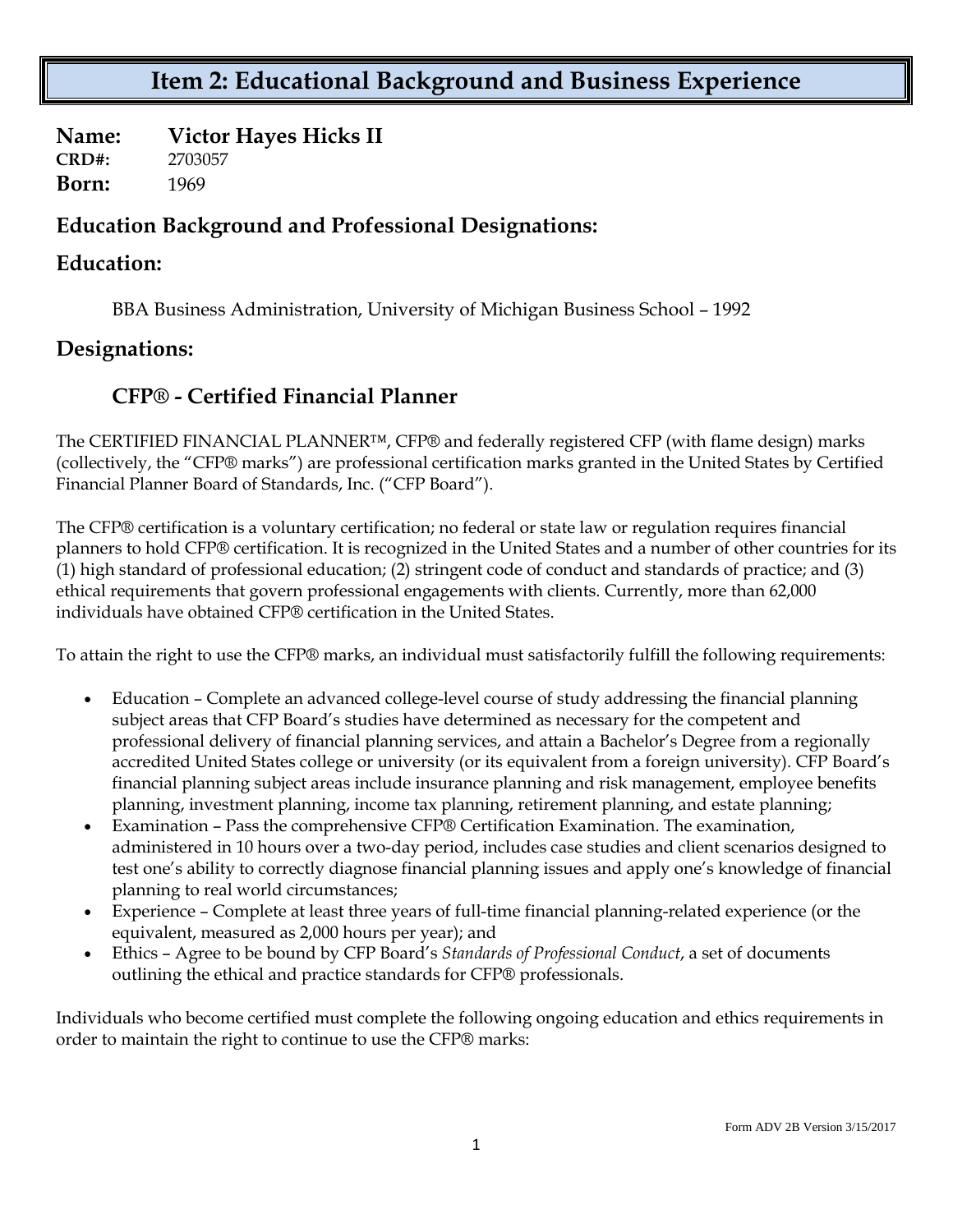- Continuing Education Complete 30 hours of continuing education hours every two years, including two hours on the *Code of Ethics* and other parts of the *Standards of Professional Conduct*, to maintain competence and keep up with developments in the financial planning field; and
- Ethics Renew an agreement to be bound by the *Standards of Professional Conduct*. The Standards prominently require that CFP® professionals provide financial planning services at a fiduciary standard of care. This means CFP® professionals must provide financial planning services in the best interests of their clients.

CFP® professionals who fail to comply with the above standards and requirements may be subject to CFP Board's enforcement process, which could result in suspension or permanent revocation of their CFP® certification.

#### **Accredited Investment Fiduciary® (AIF®)**

- The AIF Designation certifies that the recipient has specialized knowledge of fiduciary standards of care and their application to the investment management process. To receive the AIF Designation, the individual must meet prerequisite criteria based on a combination of education, industry experience, and/or ongoing professional development, complete a training program, successfully pass a comprehensive, closed-book final examination under the supervision of a proctor and agree to abide by the Code of Ethics. In order to maintain the AIF Designation, the individual must annually renew their affirmation of the Code of Ethics and complete six hours of continuing education. The Designation is administered by the Center for Fiduciary Studies, the standards-setting body of fi360.
- Note: This description is provided by fi360 as a guide to AIF and AIFA Designees. It is intended to satisfy amended rules of the Securities and Exchange Commission (SEC) for registered investment advisers who want to list their professional Designations on Part 2 of Form ADV. The language has not been reviewed nor approved by the SEC and listing the AIF or AIFA Designation on Form ADV is the choice of the individual Designation holder. Compliance with the regulation is entirely the responsibility of the adviser and fi360 recommends seeking guidance from their legal counsel and/or compliance department before deciding whether to list their Designation(s) on Form ADV or using the above language.

#### **Business Background:**

| 2000 - Present | Managing Principal<br>Lumin Financial, LLC                                                 |
|----------------|--------------------------------------------------------------------------------------------|
| $2010 - 2011$  | <b>Investment Advisor Representative</b><br>Raymond James Financial Services Advisors, Inc |
| $2003 - 2011$  | Registered Representative<br>Raymond James Financial Services, Inc.                        |
| $2000 - 2003$  | Registered Representative<br>Linsco/Private Ledger Corp.                                   |
| $1999 - 2000$  | Registered Representative<br><b>Vestax Securities Corporation</b>                          |